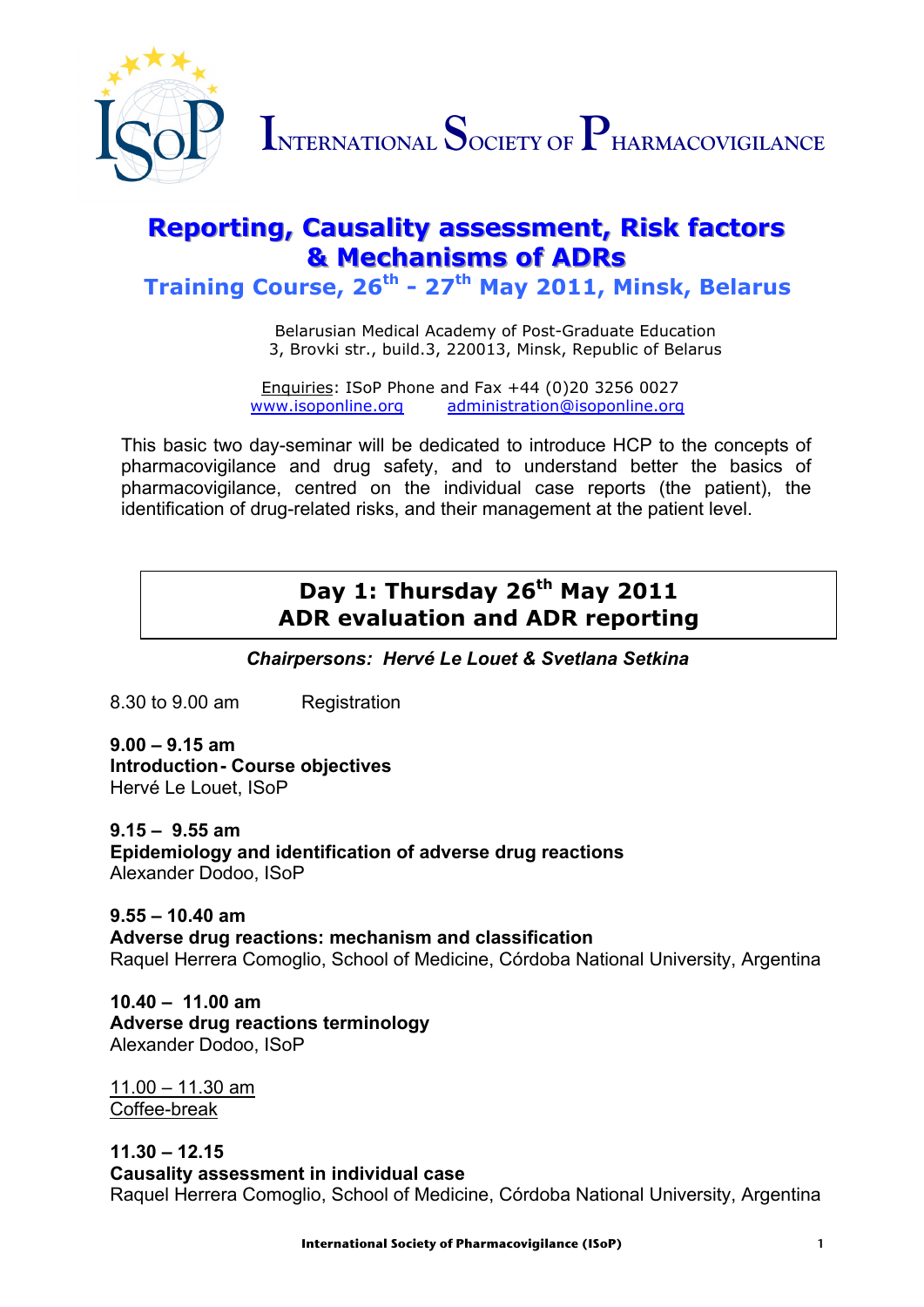### **12.15 to 1.00 pm**

**Causality assessment in case series**

Richard Hill, Uppsala Monitoring Centre, Sweden

Lunch: 1.00 – 2.00 pm

#### **2.00 – 2.40 pm**

**Causality assessment in hepatotoxicity and dermatotoxicity**

Hervé Le Louet, ISoP

#### **2.40 – 3.00 pm**

#### **Causality assessment in gastrotoxicity**

Larisa Gavrilenko, Clinical Pharmacology, Belorusian State Medicinal University, Minsk, Belarus

#### **3.00 – 3.20 pm**

#### **Causality assessment in nephrotoxicity**

Marina Sachek, Republican Scientific and Practical Center for Medical Technologies, Informatization, Administration and Management of Health, Minsk, Belarus

#### **3.20 – 3.40 pm**

#### **Causality assessment in immunotoxicity**

Eduard Docenko, Medical Faculty for International Students of the Belorusian State Medicinal University, Minsk, Belarus

 $3.40 - 4.00$  pm Coffee-break

**4.00 – 4.35 pm Reporting recommendations (international, EU and national)** Ulrich Hagemann, ISoP

**4.35 – 5.00 pm International Reporting – The WHO programme** Marie Lindquist, ISoP

**5.00 – 5.20 pm Averse drug reactions reporting form: essential information** Alexander Dodoo, ISoP

**5.20 – 5.30 pm Closing remarks**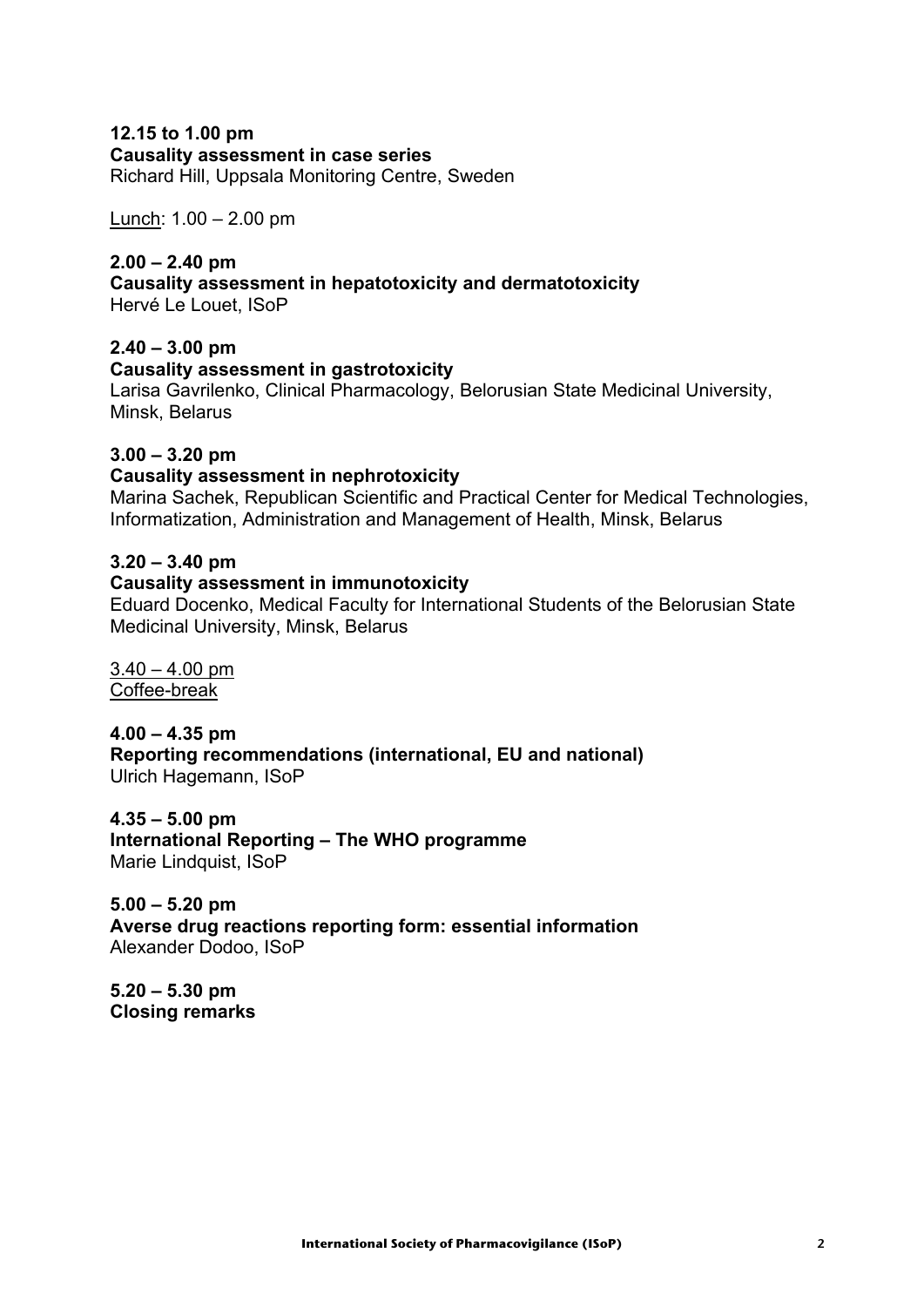## **Day 2: Friday 27th May 2011**  **ADR monitoring and risk minimization activity**

*Chairpersons: Hervé Le Louet & Svetlana Setkina*

#### **Welcome to Day 2**

#### **8.45 – 9.25 am Drug therapy in various pharmacokinetics-modifying disorders** Andryan Najaran, Republican Clinical Pharmacological Laboratory of the Centre for Examinations and Tests in Health Service, Minsk, Belarus

**9.25 – 9.55 am Early signs of drug toxicity** Eugène van Puijenbroek, ISoP

**9.55 - 10.25 am Age factors in drug therapy** Eugène van Puijenbroek, ISoP

**10.25 – 11.00 am Clinically significant drug interactions** Richard Hill, Uppsala Monitoring Centre, Sweden

11.00 – 11.30 am Coffee-break

**11.30 – 12.00 Pharmacogenetic approach in understanding and preventing adverse drug reactions**

Raquel Herrera Comoglio, School of Medicine, Córdoba National University, Argentina

#### **12.00 – 12.40**

**Approaches to the individual benefit-risk assessment in high-risk groups** Dzmitry Razdzestvensky, Republican Clinical Pharmacological Laboratory of the Center for Examinations and Tests in Health Service, Minsk, Belarus

**12.40 – 1.00 pm Medication errors: definition and measures to avoid** Ulrich Hagemann, ISoP

1.00 to 2.00 pm Lunch

**2.00 – 2.30pm Generics, similars and bioequivalence** Luis Alesso, ISoP